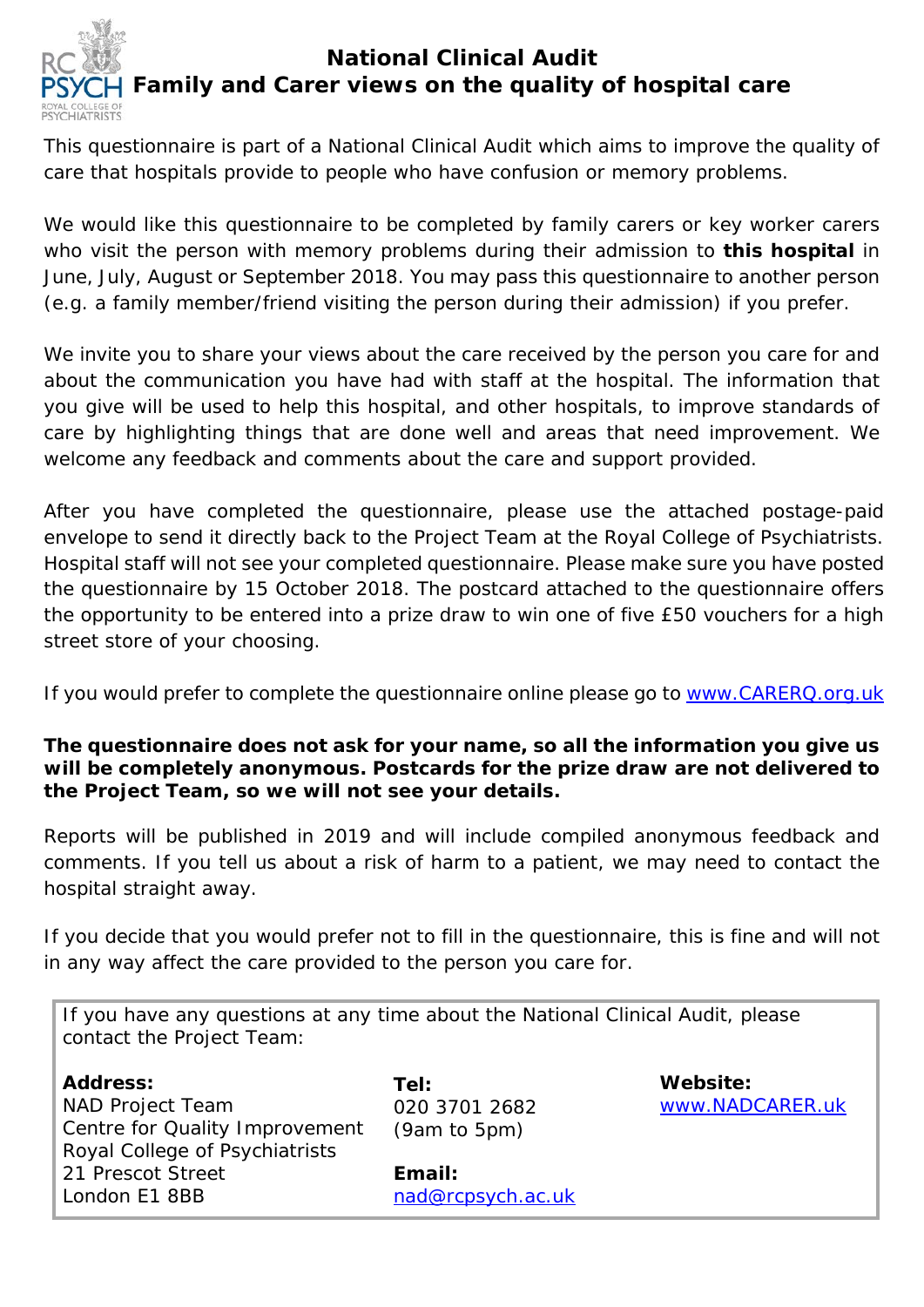

For each question please select your answer by putting a cross in the box. If you make a mistake, please fill in the box like this  $\Box$  and put a cross in the correct box. Please answer all questions.

| Which of these best describes your relationship                                                                 | <b>COMMUNICATION</b>                                                                                      |
|-----------------------------------------------------------------------------------------------------------------|-----------------------------------------------------------------------------------------------------------|
| to the person you look after?                                                                                   | 5. Were you (or the patient, where appropriate)                                                           |
| Spouse or partner                                                                                               | kept clearly informed about their care and progress<br>during the hospital stay? For example, about plans |
| Family member                                                                                                   | for treatment and discharge.                                                                              |
| Friend                                                                                                          | Yes, definitely                                                                                           |
| Professional carer (health or social care)                                                                      | Yes, to some extent                                                                                       |
| Other                                                                                                           | No                                                                                                        |
| Are you one of the main carers for the person<br>you look after? For example, family carer or keyworker.        | Don't know                                                                                                |
| Yes                                                                                                             | 6. Were you (or the patient, where appropriate)<br>involved as much as you wanted to be in decisions      |
| No                                                                                                              | about their care?                                                                                         |
|                                                                                                                 | Yes, definitely                                                                                           |
| <b>PATIENT CARE</b>                                                                                             | Yes, to some extent                                                                                       |
| 1. Do you feel that hospital staff were well informed<br>and understood the needs of the person you look after? | No                                                                                                        |
| Yes, definitely                                                                                                 | Don't know                                                                                                |
| Yes, to some extent                                                                                             | 7. Did hospital staff ask you about the needs of the                                                      |
| No                                                                                                              | person you look after to help plan their care?                                                            |
| Don't know                                                                                                      | Yes, definitely                                                                                           |
|                                                                                                                 | Yes, to some extent                                                                                       |
| 2. Do you feel confident that hospital staff delivered<br>high quality care that was appropriate to the needs   | No                                                                                                        |
| of the person you look after?                                                                                   | Don't know                                                                                                |
| Yes, definitely                                                                                                 |                                                                                                           |
| Yes, to some extent                                                                                             | <b>OVERALL</b>                                                                                            |
| No                                                                                                              | 8. Overall, how would you rate the care received by                                                       |
| Don't know                                                                                                      | the person you look after during the hospital stay?                                                       |
|                                                                                                                 | Excellent                                                                                                 |
| 3. Was the person you look after given enough help                                                              |                                                                                                           |
|                                                                                                                 | Very good                                                                                                 |
| with personal care from hospital staff? For example,<br>eating, drinking, washing and using the toilet.         | Good                                                                                                      |
| Yes, definitely                                                                                                 | Fair                                                                                                      |
| Yes, to some extent                                                                                             | Poor                                                                                                      |
| No                                                                                                              | 9. How likely would you be to recommend the                                                               |
| Don't know                                                                                                      | service to friends and family if they needed similar<br>care or treatment?                                |
| 4. Was the person you look after treated with respect                                                           | <b>Extremely likely</b>                                                                                   |
| by hospital staff?                                                                                              | Likely                                                                                                    |
| Yes, definitely                                                                                                 | Neither likely nor unlikely                                                                               |
| Yes, to some extent                                                                                             | Unlikely                                                                                                  |
| No                                                                                                              | Extremely unlikely                                                                                        |
| Don't know                                                                                                      | Don't know                                                                                                |

**Please turn over**